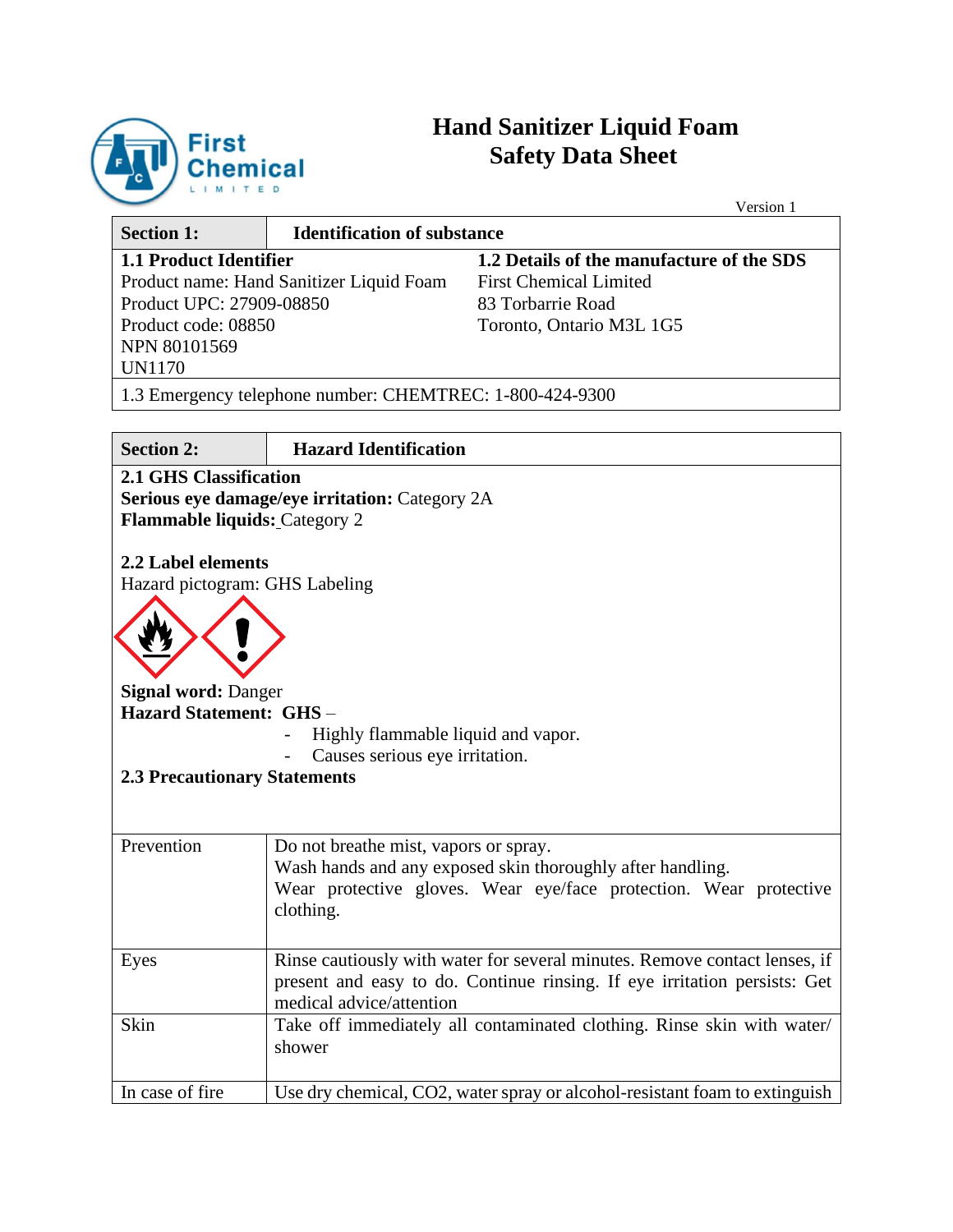| Storage                                     | Store in a well-ventilated place. Keep cool                       |  |  |
|---------------------------------------------|-------------------------------------------------------------------|--|--|
| Disposal                                    | Dispose of contents/container to an approved waste disposal plant |  |  |
| Hazards Not                                 | Not Applicable                                                    |  |  |
| Otherwise                                   |                                                                   |  |  |
| Classified                                  |                                                                   |  |  |
| <b>2.4 Unknown score toxicity GHS: None</b> |                                                                   |  |  |

**This material is considered hazardous by the Hazardous Products Regulations.**

| <b>Section 3:</b>        | <b>Composition/information on ingredients</b> |               |  |                        |
|--------------------------|-----------------------------------------------|---------------|--|------------------------|
| <b>Chemical Name</b>     |                                               | Cas-No        |  | Concentration: $(\% )$ |
| Ethanol                  |                                               | $64 - 17 - 5$ |  | 60-80                  |
| Hydrogen peroxide (H2O2) |                                               | 7722-84-1     |  | > 0.1                  |
| Water                    |                                               | 7732-18-5     |  | < 40%                  |
| Glycerol                 |                                               | $56 - 81 - 5$ |  | 1.45                   |

| <b>Section 4:</b>                                                    | <b>First Aid Measures</b> |                                                                                                                                                                                          |  |
|----------------------------------------------------------------------|---------------------------|------------------------------------------------------------------------------------------------------------------------------------------------------------------------------------------|--|
| In case of eye contact:                                              |                           | Rinse immediately with plenty of water, also under the eyelids,<br>for at least 15 minutes. Remove contact lenses, if present and easy<br>to do. Continue rinsing. Get medical attention |  |
| In case of skin contact:                                             |                           | None under normal use conditions. If skin irritation occurs: Get<br>medical advice/attention                                                                                             |  |
| <b>Ingestion:</b>                                                    |                           | Clean mouth with water and drink afterwards plenty of water.<br>Never give anything by mouth<br>to an unconscious person. Do NOT induce vomiting. Call a<br>physician.                   |  |
| If inhaled:                                                          |                           | Remove to get fresh air. Get medical attention if symptoms<br>occur.                                                                                                                     |  |
| Notes to physician:                                                  |                           | Treat symptomatically                                                                                                                                                                    |  |
| <b>Most important</b><br>symptoms/effects both<br>acute and delayed: |                           | May cause redness and tearing of the eyes. Burning sensation.<br>Prolonged contact may cause redness and irritation.                                                                     |  |

| <b>Section 5:</b>                                                                                          | <b>Firefighting Measures</b> |  |
|------------------------------------------------------------------------------------------------------------|------------------------------|--|
| 5.1 Extinguishing media                                                                                    |                              |  |
| Suitable extinguishing media:                                                                              |                              |  |
| Dry chemical. Carbon dioxide (CO2). Water spray. Alcohol resistant foam<br>Unsuitable extinguishing media: |                              |  |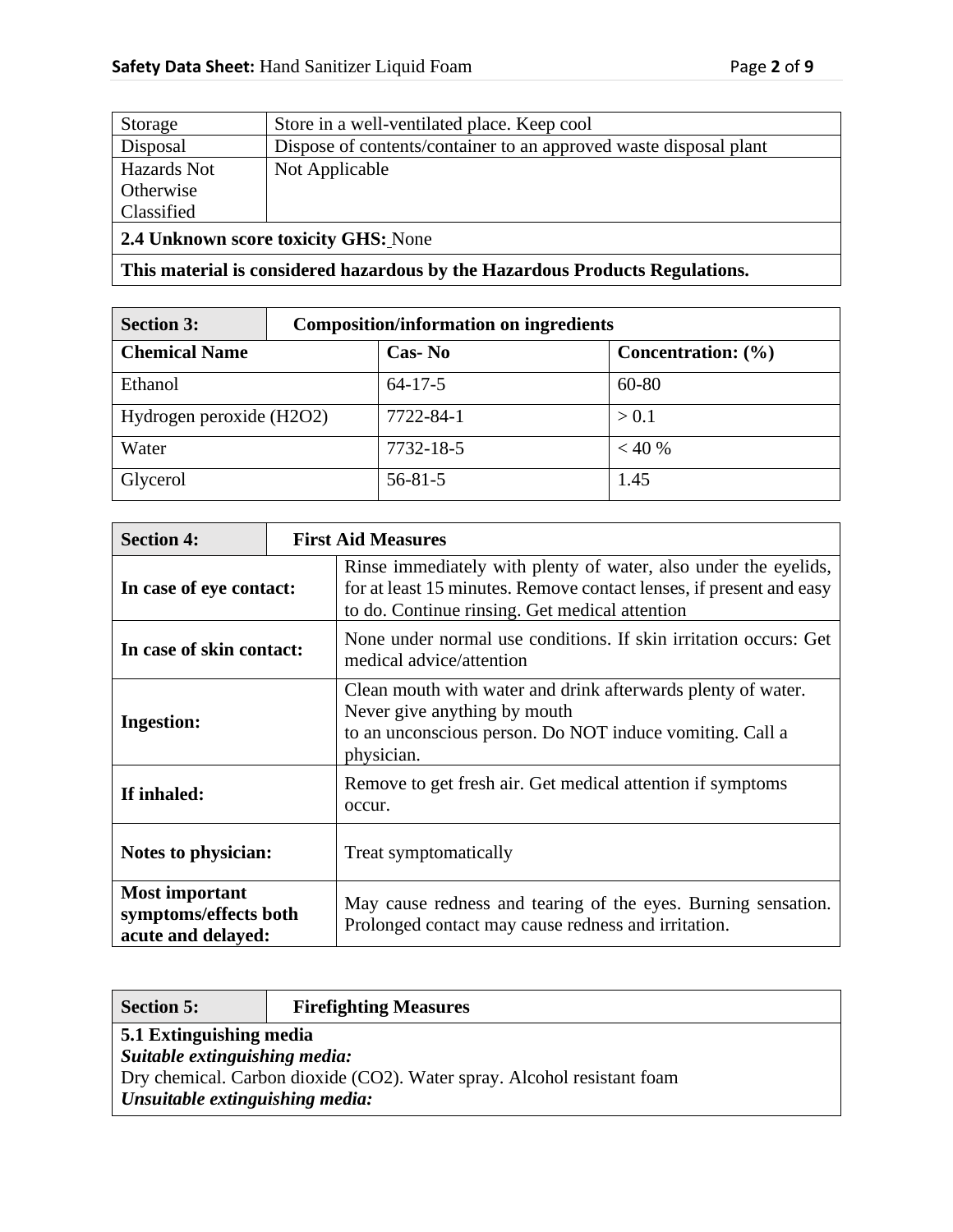None known based on information supplied.

# **5.2 Explosion data Sensitivity to mechanical impact** None **Sensitivity to static discharge** Yes..

## **5.3 Special protective equipment for firefighters**

Firefighters should wear self-contained breathing apparatus and full firefighting turnout gear. Use personal protection equipment.

## **Section 6: Accidental Release Measures**

## **6.1 Personal Precautions:**

Evacuate personnel to safe areas. Use personal protective equipment as required. See section 8 for more information. Avoid contact with skin, eyes or clothing. Ensure adequate ventilation. Keep people away from and upwind of spill/leak. ELIMINATE all ignition sources (no smoking, flares, sparks or flames in immediate area). Pay attention to flashback. Take precautionary measures against static discharges. All equipment used when handling the product must be grounded. Do not touch or walk through spilled material.

### **6.2 Methods and material for containment and cleaning up**

**Methods for containment:** Stop leak if you can do it without risk. Do not touch or walk through spilled material. A vapor suppressing foam may be used to reduce vapors. Dike far ahead of spill to collect runoff water. Keep out of drains, sewers, ditches and waterways. Absorb with earth, sand or other non-combustible material and transfer to containers for later disposal.

**Methods for cleaning up:** Take precautionary measures against static discharges. Dam up. Soak up with inert absorbent material. Pick up and transfer to properly labeled containers.

### **Section 7: Handling and Storage**

# **7.1 Handling Procedures:**

# **Advice on safe handling**

Use personal protection equipment. Avoid breathing vapors or mists. Keep away from heat, hot surfaces, sparks, open flames and other ignition sources. No smoking. Use grounding and bonding connection when transferring this material to prevent static discharge, fire or explosion. Use with local exhaust ventilation. Use spark-proof tools and explosion-proof equipment. Keep in an area equipped with sprinklers. Use according to package label instructions. Handle in accordance with good industrial hygiene and safety practice. Avoid contact with skin, eyes or clothing. Do not eat, drink or smoke when using this product.

**7.2 Conditions for safe storage, including any incompatibilities Storage Conditions**

Keep containers tightly closed in a dry, cool and well-ventilated place. Keep away from heat, sparks, flame and other sources of ignition (i.e., pilot lights, electric motors and static electricity). Keep in properly labeled containers. Do not store near combustible materials.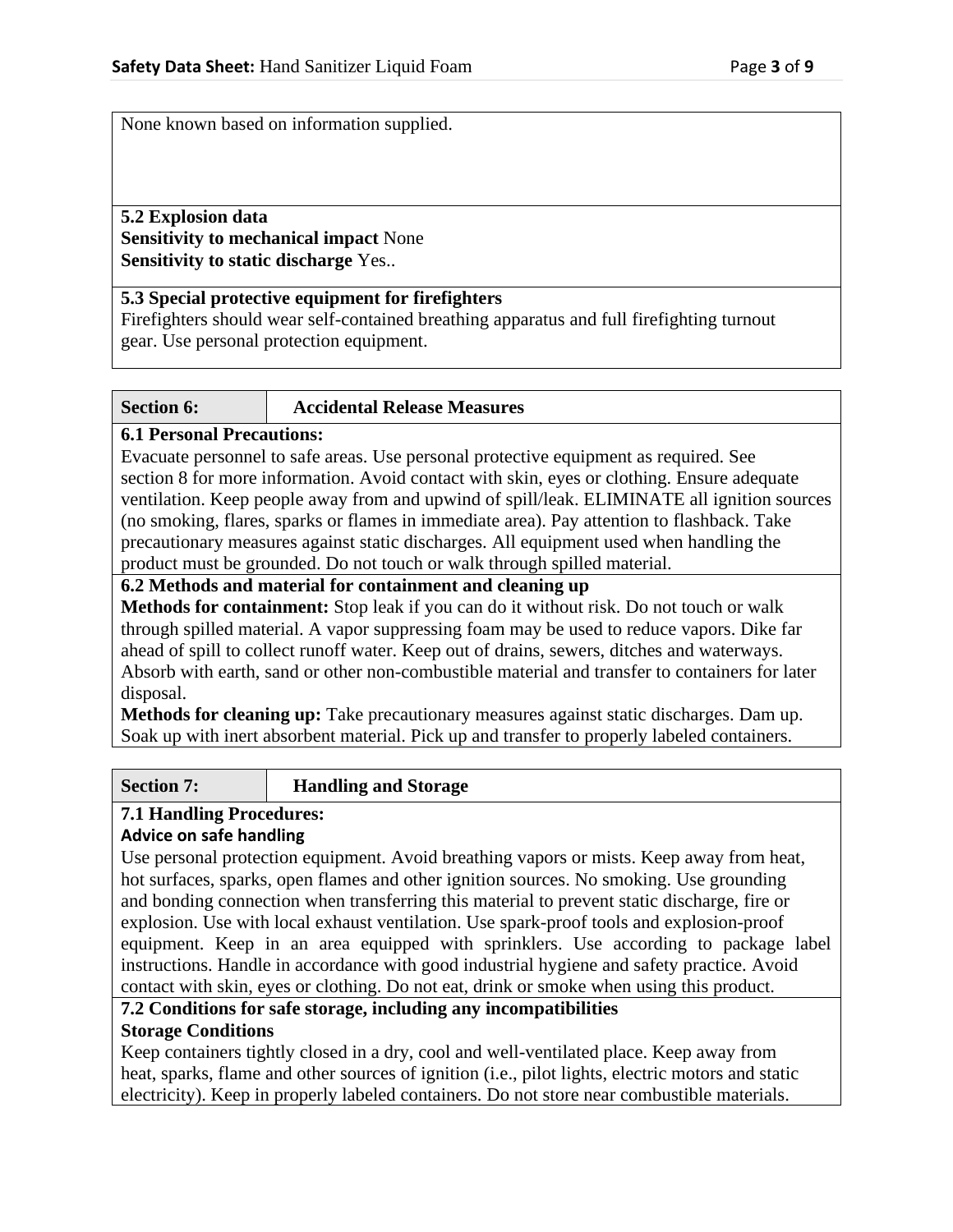Keep in an area equipped with sprinklers. Store in accordance with the particular national regulations. Store in accordance with local regulations.

| <b>Section 8:</b>                                                                               | <b>Exposure Controls/ Personal Protection</b> |                                                                                                 |                       |
|-------------------------------------------------------------------------------------------------|-----------------------------------------------|-------------------------------------------------------------------------------------------------|-----------------------|
| 8.1 Table                                                                                       |                                               |                                                                                                 |                       |
| <b>Chemical Name</b>                                                                            | <b>ACHIH TLV</b>                              | <b>OSHA PEL</b>                                                                                 | <b>NOISH IDLH</b>     |
| Ethanol                                                                                         | STEL:                                         | TWA: 1000 ppm                                                                                   | <b>IDLH:</b> 3300 ppm |
| $64 - 17 - 5$                                                                                   | 1000 ppm                                      | TWA: 1900 mg/m3                                                                                 | TWA: 1000 ppm         |
|                                                                                                 |                                               | (vacated) TWA: 1000 ppm                                                                         | <b>TWA: 1900</b>      |
|                                                                                                 |                                               | (vacated) TWA: 1900 mg/m3                                                                       | mg/m3                 |
| Glycerol                                                                                        |                                               | TWA: 15 mg/m3 mist, total                                                                       |                       |
| $56 - 81 - 5$                                                                                   |                                               | particulate                                                                                     |                       |
|                                                                                                 |                                               | TWA: 5 mg/m3 mist, respirable                                                                   |                       |
|                                                                                                 |                                               | fraction                                                                                        |                       |
|                                                                                                 |                                               | (vacated) TWA: 10 mg/m3                                                                         |                       |
|                                                                                                 |                                               | mist, total particulate                                                                         |                       |
|                                                                                                 |                                               | (vacated) TWA: 5 mg/m3 mist,                                                                    |                       |
|                                                                                                 |                                               | respirable fraction                                                                             |                       |
| Hydrogen                                                                                        | TWA: 1 ppm                                    | TWA: 1 ppm                                                                                      | IDLH: 75 ppm          |
| peroxide                                                                                        |                                               | TWA: 1.4 mg/m3                                                                                  | TWA: 1 ppm            |
| 7722-84-1                                                                                       |                                               | (vacated) TWA: 1 ppm                                                                            | TWA: 1.4 mg/m3        |
|                                                                                                 |                                               | (vacated) TWA: 1.4 mg/m3                                                                        |                       |
| 8.2 Appropriate engineering controls                                                            |                                               |                                                                                                 |                       |
| <b>Engineering controls: Showers</b>                                                            |                                               |                                                                                                 |                       |
|                                                                                                 | Eyewash stations                              |                                                                                                 |                       |
|                                                                                                 | Ventilation systems.                          |                                                                                                 |                       |
| 8.3 Individual protection measures, such as personal protective equipment                       |                                               |                                                                                                 |                       |
| Eye/face protection: Tight sealing safety goggles.                                              |                                               |                                                                                                 |                       |
| <b>Hand protection:</b> Wear suitable gloves.                                                   |                                               |                                                                                                 |                       |
|                                                                                                 |                                               | Skin and body protection Wear suitable protective clothing. Long sleeved clothing. Chemical     |                       |
| resistant apron. Antistatic boots.                                                              |                                               |                                                                                                 |                       |
| <b>Respiratory protection</b> No protective equipment is needed under normal use conditions. If |                                               |                                                                                                 |                       |
| exposure limits are exceeded or irritation is experienced, ventilation and evacuation may be    |                                               |                                                                                                 |                       |
| required.                                                                                       |                                               |                                                                                                 |                       |
| General hygiene considerations Do not eat, drink or smoke when using this product.              |                                               |                                                                                                 |                       |
| Contaminated work clothing should not be allowed out of the workplace. Regular cleaning of      |                                               |                                                                                                 |                       |
| equipment, work area and clothing is recommended. Wash hands before breaks and immediately      |                                               |                                                                                                 |                       |
|                                                                                                 |                                               | after handling the product. Avoid contact with skin, eyes or clothing. Wear suitable gloves and |                       |
| eye/face protection.                                                                            |                                               |                                                                                                 |                       |
|                                                                                                 |                                               |                                                                                                 |                       |

| Section 9: | <b>Physical and Chemical Properties</b> |
|------------|-----------------------------------------|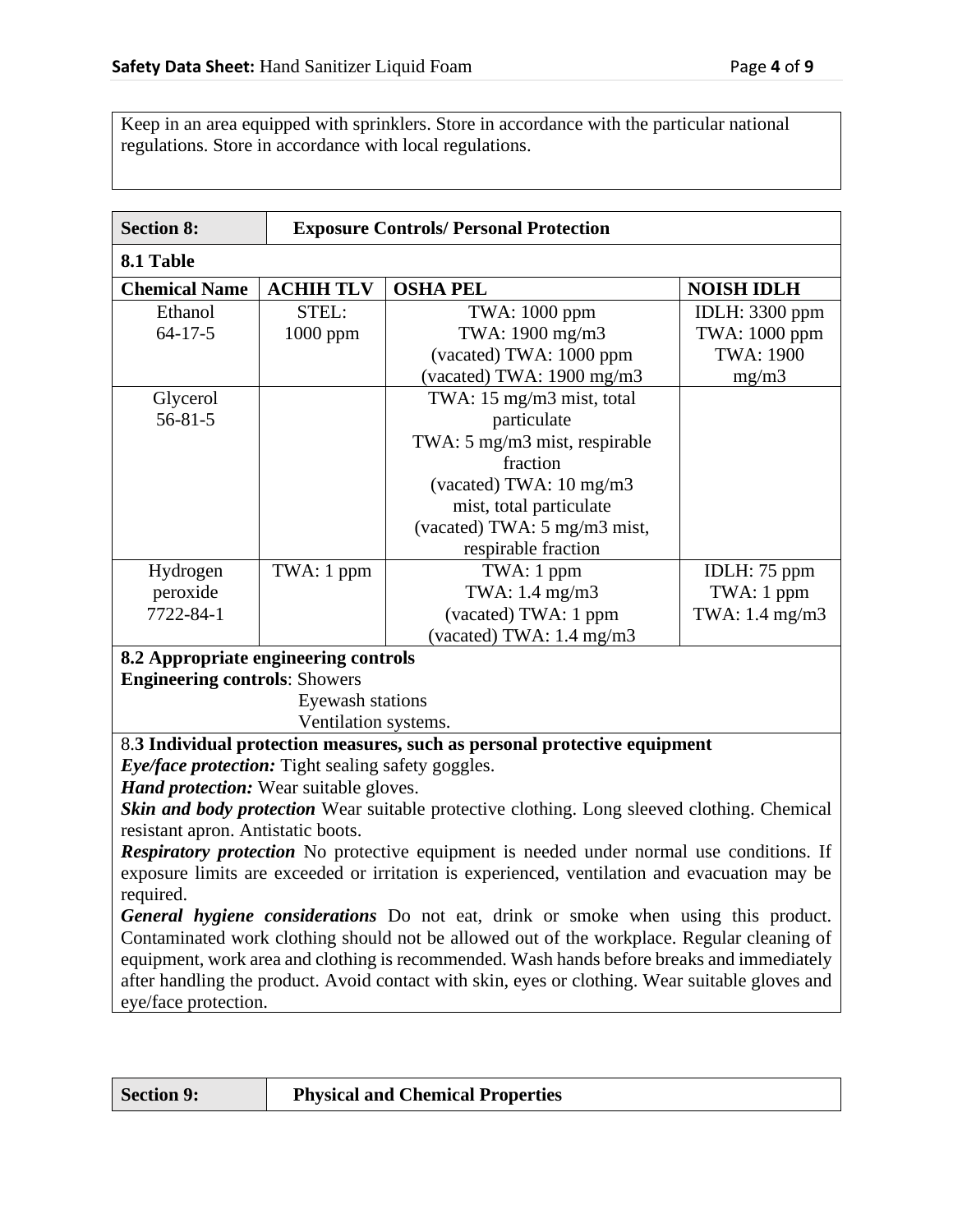| Appearance:                         | Liquid                   |
|-------------------------------------|--------------------------|
| <b>Color:</b>                       | Colorless                |
| Odor:                               | Alcohol                  |
| PH:                                 | No data available        |
| <b>Flash point:</b>                 | $17.5^{\circ}$ C/63.5 °F |
| Odor threshold:                     | No data available        |
| <b>Melting/Freezing point:</b>      | No data available        |
| <b>Boiling point/boiling range:</b> | 78.3°C/172.9 °F          |
| <b>Evaporation rate:</b>            | No data available        |
| <b>Flammability (solid/gas):</b>    | No data available        |
| <b>Upper explosion limit:</b>       | No data available        |
| Lower explosion limit:              | No data available        |
| Vapour pressure:                    | No data available        |
| <b>Specific gravity:</b>            | No data available        |
| <b>Water solubility:</b>            | No data available        |
| <b>Auto-</b> ignition temperature:  | No data available        |

| <b>Section 10:</b>                        | <b>Stability and Reactivity</b>                 |  |  |  |
|-------------------------------------------|-------------------------------------------------|--|--|--|
| <b>10.1 Reactivity:</b>                   |                                                 |  |  |  |
| None under normal use conditions.         |                                                 |  |  |  |
| <b>10.2 Chemical Stability:</b>           |                                                 |  |  |  |
| Stable under normal conditions.           |                                                 |  |  |  |
|                                           | <b>10.3 Possibility of Hazardous Reactions:</b> |  |  |  |
|                                           | None under normal processing.                   |  |  |  |
| 10.4 Conditions to avoid:                 |                                                 |  |  |  |
| Heat, flames and sparks.                  |                                                 |  |  |  |
| 10.5 Incompatible materials:              |                                                 |  |  |  |
| None known based on information supplied. |                                                 |  |  |  |
| 10.6 Hazardous Decomposition products:    |                                                 |  |  |  |
| None known based on information supplied. |                                                 |  |  |  |

| <b>Section 11:</b>                        | <b>Toxicological information</b> |                                                                                                                                                                                     |
|-------------------------------------------|----------------------------------|-------------------------------------------------------------------------------------------------------------------------------------------------------------------------------------|
| <b>Table 11.1 Toxic Effects on Humans</b> |                                  |                                                                                                                                                                                     |
| Routes of exposure                        |                                  | Eyes, skin, ingestion, inhalation                                                                                                                                                   |
| Inhalation                                |                                  | Specific test data for the substance or mixture is not<br>available. May cause irritation of respiratory tract. May<br>be harmful if inhaled. May cause drowsiness or<br>dizziness. |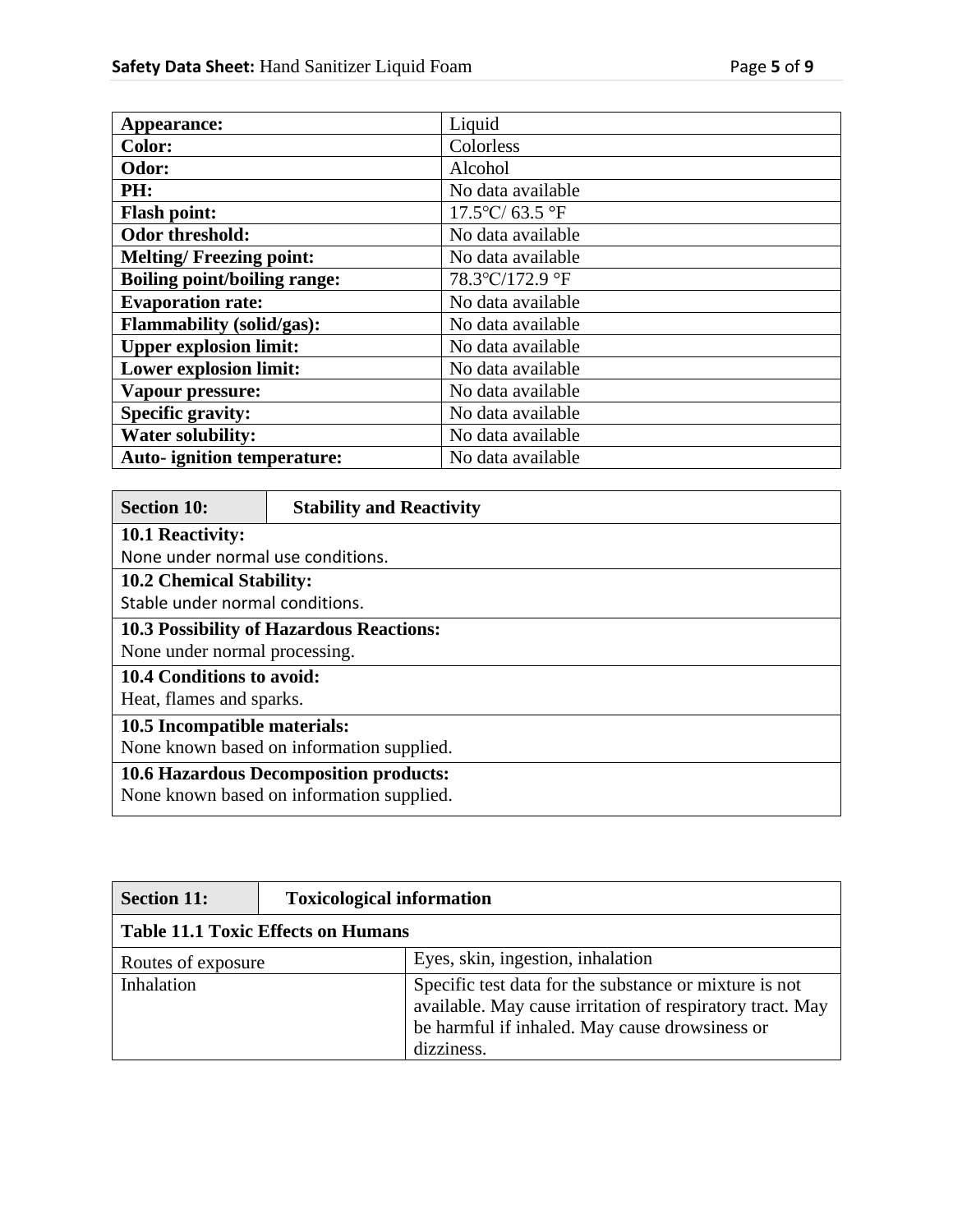| Eye contact  | Specific test data for the substance or mixture is not   |  |
|--------------|----------------------------------------------------------|--|
|              | available. Causes serious eye irritation. (based on      |  |
|              | components). May cause redness, itching, and pain.       |  |
| Skin contact | Specific test data for the substance or mixture is not   |  |
|              | available. Causes mild skin irritation Prolonged contact |  |
|              | may cause redness and irritation                         |  |
| Ingestion    | Specific test data for the substance or mixture is not   |  |
|              | available. Ingestion may cause gastrointestinal          |  |
|              | irritation, nausea, vomiting and diarrhea.               |  |

# **Table 11.2 Component Acute Toxicity information**

| <b>Chemical Name</b> | Oral LD 50                   | Dermal LD 50         | Inhalation LD 50         |
|----------------------|------------------------------|----------------------|--------------------------|
| Ethanol              | $= 7060$ mg/kg (Rat)         | N/A                  | $= 124.7$ mg/L (Rat) 4 h |
| $64 - 17 - 5$        |                              |                      |                          |
| Water                | $> 90$ mL/kg (Rat)           | N/A                  | N/A                      |
| 7732-18-5            |                              |                      |                          |
| Glycerol             | $= 12600$ mg/kg (Rat         | $> 10$ g/kg (Rabbit) | $> 570$ mg/m3            |
| $56 - 81 - 5$        |                              |                      | Rat) 1 h                 |
| Hydrogen peroxide    | $= 1518 \text{ mg/kg}$ (Rat) | $= 9200$ mg/kg (     | $= 2000$ mg/m3           |
| 7722-84-1            |                              | Rabbit)              | $(Rat)$ 4 h              |

**Delayed and immediate effects as well as chronic effects from short and long-term exposure** *Skin corrosion/irritation* Classification based on data available for ingredients. May cause skin irritation.

*Serious eye damage/eye irritation* Classification based on data available for ingredients. Causes serious eye irritation.

*Respiratory or skin sensitization* No information available.

*Germ cell mutagenicity* No information available.

*Carcinogenicity* Ethanol has been shown to be carcinogenic in long-term studies only when consumed as alcoholic beverage. Based on available data, the classification criteria are not met.

Table 11.3

| <b>Chemical Name</b>     | <b>ACGIH</b> | <b>IARC</b> | <b>NTP</b> | <b>OSHA</b> |  |
|--------------------------|--------------|-------------|------------|-------------|--|
| Ethanol<br>$64 - 17 - 5$ | A3           | Group 1     | Known      |             |  |
| Hydrogen peroxide        | A3           | Group 3     |            | -           |  |
| 7722-84-1                |              |             |            |             |  |

# **Legend**

**ACGIH** (American Conference of Governmental Industrial Hygienists)

A3 - Animal Carcinogen

# **IARC (International Agency for Research on Cancer)**

Group 1 - Carcinogenic to Humans

Group 3 - Not Classifiable as to Carcinogenicity in Humans

**NTP (National Toxicology Program)**

Known - Known Carcinogen

**OSHA (Occupational Safety and Health Administration of the US Department of Labor)**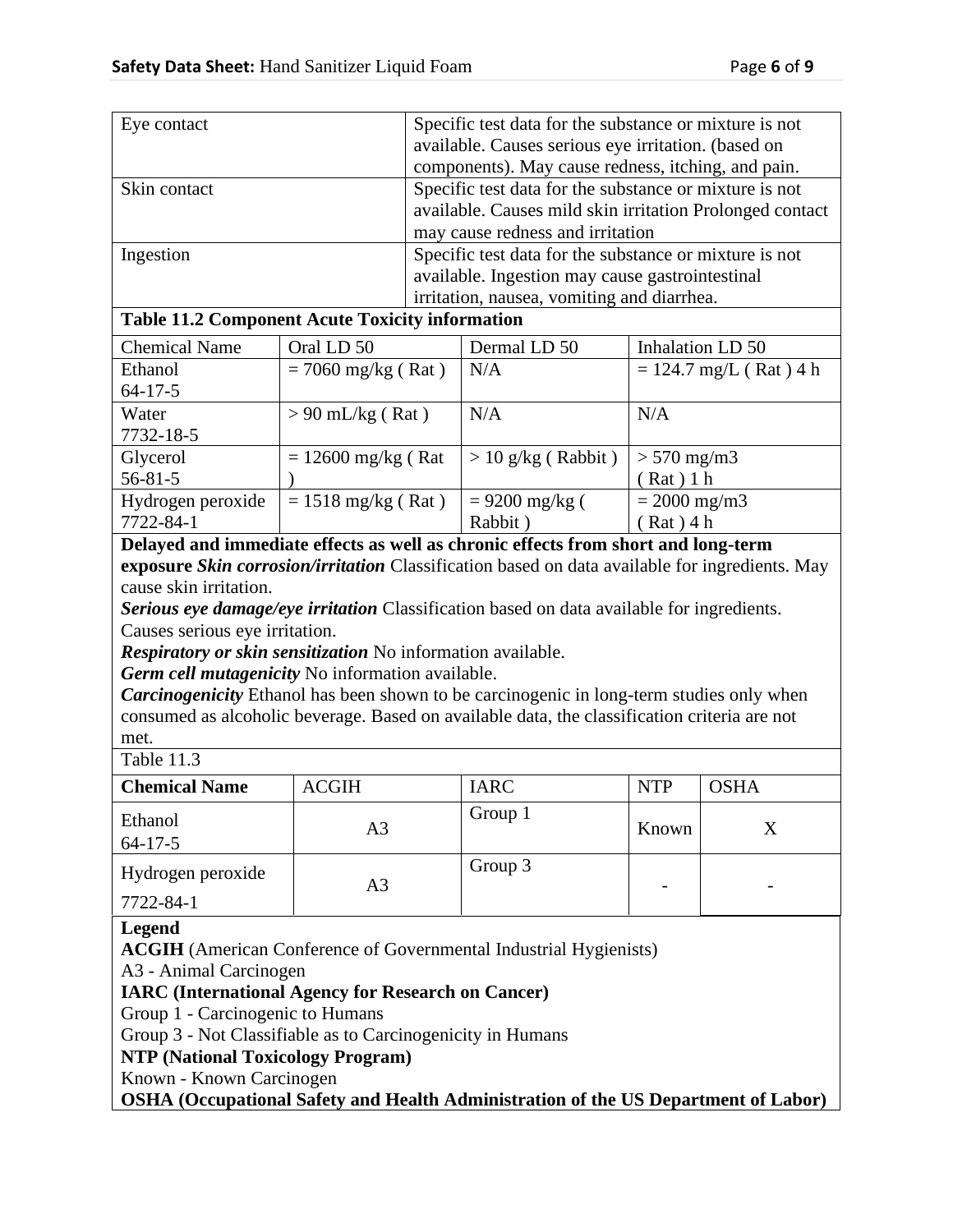X - Present

**Reproductive toxicity** No information available.

**STOT - single exposure** No information available.

**STOT - repeated exposure** No information available

| <b>Section 12:</b>                                                                 |                         | <b>Ecological Information</b> |                                                                                                                                                                       |                                                                                                         |  |  |
|------------------------------------------------------------------------------------|-------------------------|-------------------------------|-----------------------------------------------------------------------------------------------------------------------------------------------------------------------|---------------------------------------------------------------------------------------------------------|--|--|
| <b>Chemical name</b>                                                               | Algae/aquatic<br>plants | Fish                          |                                                                                                                                                                       | Crustacea                                                                                               |  |  |
| Ethanol<br>$64 - 17 - 5$                                                           |                         |                               | LC50: $12.0 - 16.0$ mL/L<br>(96h, Oncorhynchus<br>mykiss) LC50: 13400 -<br>15100mg/L (96h,<br>Pimephales promelas)<br>$LC50$ : >100mg/L (96h,<br>Pimephales promelas) | LC50: 9268 -<br>14221mg/L (48h,<br>Daphnia magna)<br><b>EC50:</b><br>$=2mg/L(48h,$<br>Daphnia<br>magna) |  |  |
| Glycerol<br>$56 - 81 - 5$                                                          |                         |                               | LC50: 51 - 57mL/L (96h,<br>Oncorhynchus mykiss)                                                                                                                       |                                                                                                         |  |  |
| Hydrogen peroxide<br>7722-84-1                                                     |                         | mykiss)                       | LC50: 18 - 56mg/L (96h,<br>Lepomis macrochirus)<br>LC50: $=16.4$ mg/L (96h,<br>Pimephales promelas)<br>LC50: 10.0 - 32.0mg/L<br>(96h, Oncorhynchus                    | EC50: $18 - 32mg/L$<br>(48h,<br>Daphnia magna)                                                          |  |  |
| Persistence and degradability No information available.                            |                         |                               |                                                                                                                                                                       |                                                                                                         |  |  |
| Bioaccumulation There is no data for this product.<br><b>Component Information</b> |                         |                               |                                                                                                                                                                       |                                                                                                         |  |  |
| Chemical name                                                                      |                         |                               | Partition coefficient                                                                                                                                                 |                                                                                                         |  |  |
| Ethanol<br>$64 - 17 - 5$                                                           |                         |                               | $-0.32$                                                                                                                                                               |                                                                                                         |  |  |
| Glycerol<br>$56 - 81 - 5$                                                          |                         |                               | $\mathbf{1}$                                                                                                                                                          |                                                                                                         |  |  |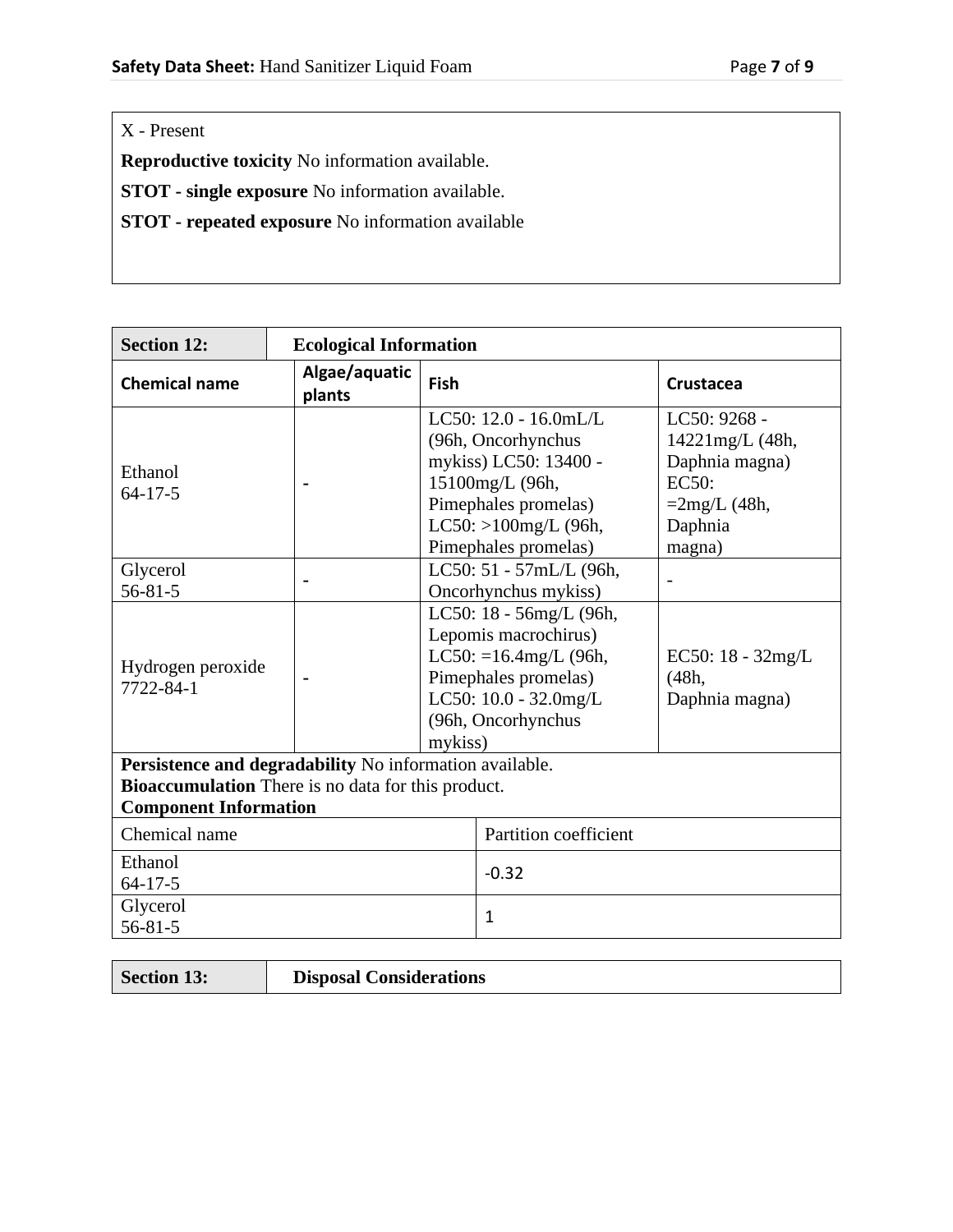# *Waste Treatment Methods:*

**Waste from residues/unused products** Should not be released into the environment. Dispose of in accordance with local regulations. Dispose of waste in accordance with environmental legislation.

**Contaminated packaging** Empty containers pose a potential fire and explosion hazard. Do not cut, puncture or weld containers.

| <b>Section 14:</b>                | <b>Transport Information</b> |                                               |  |  |  |  |
|-----------------------------------|------------------------------|-----------------------------------------------|--|--|--|--|
| <b>DOT</b>                        |                              |                                               |  |  |  |  |
| <b>UN/ID</b> no                   |                              |                                               |  |  |  |  |
| <b>Proper shipping name</b>       |                              | <b>UN1170</b>                                 |  |  |  |  |
| <b>Hazard class</b>               |                              | ETHANOL 62/87,216                             |  |  |  |  |
| <b>Packing group</b>              |                              | 3                                             |  |  |  |  |
| <b>Special Provisions</b>         |                              | $\mathbf{I}$                                  |  |  |  |  |
| <b>DOT Marine Pollutant</b>       |                              | 24, IB2, T4, TP1                              |  |  |  |  |
| <b>Description</b>                |                              | NP                                            |  |  |  |  |
| <b>Emergency Response Guide</b>   |                              | UN1170, ETHANOL62/87,216, 3, II               |  |  |  |  |
| <b>Number</b>                     |                              | 127                                           |  |  |  |  |
| <b>IATA</b>                       |                              |                                               |  |  |  |  |
| <b>UN</b> number                  |                              | <b>UN1170</b>                                 |  |  |  |  |
| UN proper shipping name           |                              | EthanolVROXWLRQ                               |  |  |  |  |
| <b>Transport hazard class(es)</b> |                              | 3                                             |  |  |  |  |
| <b>Packing group</b>              |                              | $\mathbf{I}$                                  |  |  |  |  |
| <b>ERG Code</b>                   |                              | 3L                                            |  |  |  |  |
| <b>Special Provisions</b>         |                              | A180, A3, A58                                 |  |  |  |  |
| <b>Description</b>                |                              | UN1170, EthanolVROXWLRQ, 3, II                |  |  |  |  |
|                                   |                              |                                               |  |  |  |  |
| <b>IMDG</b>                       |                              |                                               |  |  |  |  |
| <b>UN</b> number                  |                              | <b>UN1170</b>                                 |  |  |  |  |
| UN proper shipping name           |                              | ETHANOL62/87,21                               |  |  |  |  |
| <b>Transport hazard class(es)</b> |                              | 3                                             |  |  |  |  |
| <b>Packing group</b>              |                              | $\mathbf{I}$                                  |  |  |  |  |
| EmS-No                            |                              | $F-E$ , $S-D$                                 |  |  |  |  |
| <b>Marine pollutant</b>           |                              | NP                                            |  |  |  |  |
| <b>Special Provisions</b>         |                              | 144                                           |  |  |  |  |
| <b>Description</b>                |                              | UN1170, ETHANOL62/87,21, 3, II, (17.5°C C.C.) |  |  |  |  |

| <b>Section 15:</b>                                                              | <b>Regulatory Information</b> |  |  |  |  |
|---------------------------------------------------------------------------------|-------------------------------|--|--|--|--|
| I5.1 International inventories: TSCA DSL/NDSL                                   |                               |  |  |  |  |
| Legend: TSCA: United States Toxic Substances Control Act Section 8(b) Inventory |                               |  |  |  |  |
| DSL/NDSL: Canada (DSL)                                                          |                               |  |  |  |  |
|                                                                                 |                               |  |  |  |  |